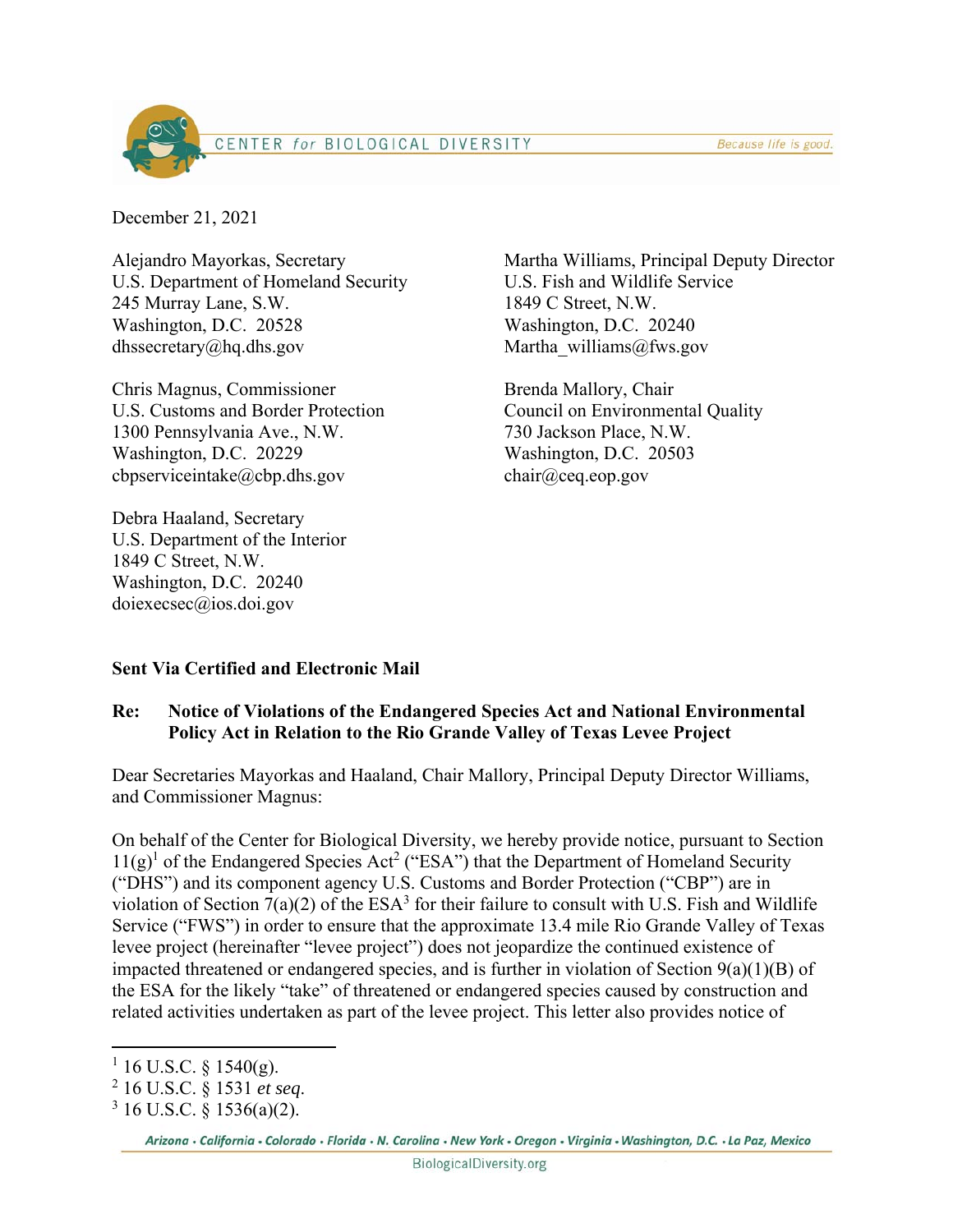violations of the National Environmental Policy Act ("NEPA"),<sup>4</sup> although such notice is not required under law.

The Center for Biological Diversity ("Center") is a non-profit, public interest environmental organization headquartered in Tucson, Arizona, with regional offices and numerous additional offices located throughout the United States, as well as in Baja California Sur, Mexico, dedicated to the protection of native species and their habitats through science, policy, and environmental law. The Center has more than 1.7 million members and on-line activists.

The Center has long advocated for better incorporation of environmental considerations into DHS border security planning and decisionmaking, and our ESA advocacy has resulted in the protection of numerous threatened and endangered species within the borderlands region, and the designation of hundreds of thousands of acres of their critical habitat.

The threshold for triggering an agency's duties under the ESA and NEPA is low—if an agency takes an action that may have environmental impacts or that "may affect" a listed species or critical habitat, then NEPA must be conducted and ESA section 7 consultation is required.<sup>5</sup> DHS and CBP, however, have provided no evidence to the public or to the Center that it has initiated or completed the required environmental analyses under either of these laws. In fact, DHS asserts the levee project falls under the previously issued Illegal Immigration Reform and Immigrant Responsibility Act ("IIRIRA") waivers.<sup>6</sup> However, the statutory language of the waiver authority under IIRIRA refers only to the "*construction of the barriers and roads*" and makes no reference to levee and/or flood control purposes.<sup>7</sup> On October 5, 2021, the Center submitted a Freedom of Information Act ("FOIA") request to the U.S. Army Corps of Engineers ("Corps") for the Corps' analysis for the current construction plan for the approximate 13.4 mile levee project. The Corps has acknowledged the request but said they must coordinate with other offices within the Corps and other Agencies, which will result in a delay in processing the request.

## **I. Legal Background**

## **A. The Endangered Species Act**

The ESA is "the most comprehensive legislation for the preservation of endangered species ever enacted by any nation."<sup>8</sup> Its fundamental purposes are "to provide a means whereby the

 $^{4}$  42 U.S.C. § 4321 *et seq.*<br><sup>5</sup> 50 C E P  $\rightarrow$  402 14(a)

 $5$  50 C.F.R. § 402.14(a).

<sup>6</sup> *Border Wall Plan Pursuant to Presidential Proclamation 10142*, U.S. Department of Homeland Security at Sec. II (June 9, 2021),

https://www.dhs.gov/sites/default/files/publications/21\_0611\_dhs\_security\_border\_wall\_plan.pd f.

<sup>&</sup>lt;sup>7</sup> Section 102 of the Illegal Immigration Reform and Immigrant Responsibility Act of 1996, Pub. L. 104-208, Div. C, 110 Stat. 3009-546 (codified at 8 U.S.C. § 1103 note), as amended (emphasis added).

<sup>8</sup> *TVA v. Hill*, 437 U.S. 153, 180 (1978).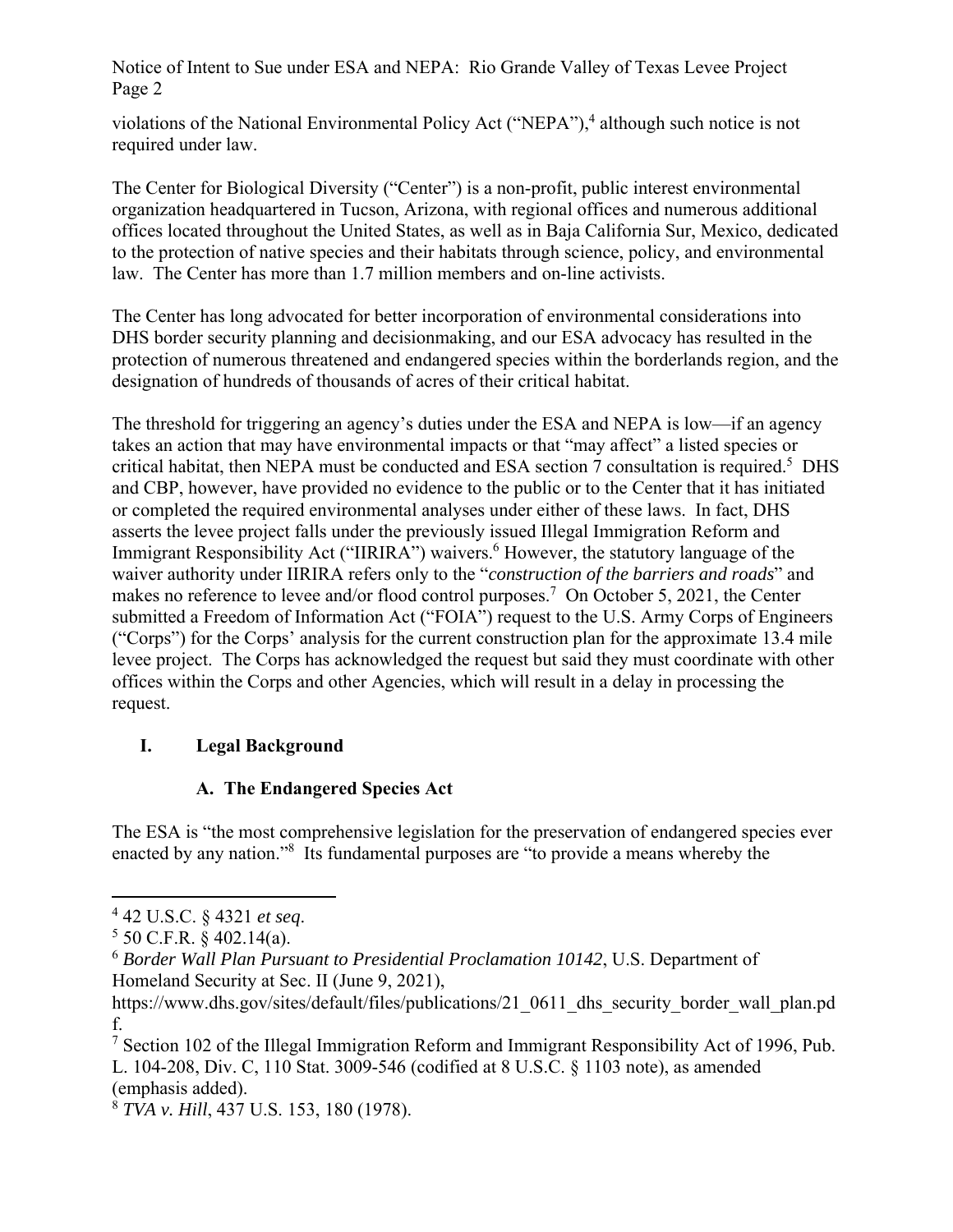ecosystems upon which endangered species and threatened species depend may be conserved [and] to provide a program for the conservation of such endangered species and threatened species . . . . "<sup>9</sup> To achieve these objectives, the ESA directs the U.S. Fish and Wildlife Service ("FWS") to determine which species of plants and animals are "threatened" and "endangered" and place them on the endangered species list.<sup>10</sup> An "endangered" or "threatened" species is one "in danger of extinction throughout all or a significant portion of its range," or "likely to become endangered in the near future throughout all or a significant portion of its range," respectively.<sup>11</sup>

Once a species is listed, the ESA provides a variety of procedural and substantive protections to ensure not only the species' continued survival, but its ultimate recovery. One central protection, Section 7(a)(2), mandates that all federal agencies avoid actions that: (1) jeopardize listed species; or  $(2)$  destroy or adversely modify designated critical habitat.<sup>12</sup> Federal agency actions include those projects or programs "authorized, funded, or carried out by such agency."13 To comply with these Section 7(a)(2) safeguards, the federal agency taking action and FWS take part in a cooperative analysis of potential impacts to listed species and their designated critical habitat known as a consultation process.

First, the agency must obtain "a list of any listed or proposed species or designated or proposed critical habitat that may be present in the action area" from FWS.14 If a species or critical habitat may be present, the agency must prepare a biological assessment to determine whether the proposed action "may affect" or "is not likely to adversely affect" any listed species or critical habitat.15

Federal agencies must initiate formal consultation with FWS when their actions "may affect" a listed species or designated critical habitat.<sup>16</sup> The standard for consultation is low: "[a]ny possible effect, whether beneficial, benign, adverse, or of an undetermined character, triggers the formal consultation requirement."<sup>17</sup>

Through the formal consultation process, FWS prepares a "biological opinion" as to whether the action jeopardizes the species or destroys or adversely modifies critical habitat and, if so, suggests "reasonable and prudent alternatives."<sup>18</sup> During the consultation process, both agencies must "use the best scientific and commercial data available."<sup>19</sup>

- <sup>10</sup> *Id*. § 1533.
- $11$  *Id.* § 1532(6), (20).
- <sup>12</sup> *Id.* § 1536(a)(2).
- <sup>13</sup> *Id*.; 50 C.F.R. § 402.02.
- <sup>14</sup> 16 U.S.C. § 1536(c)(1); 50 C.F.R. § 402.12(c)–(d).
- <sup>15</sup> 16 U.S.C. § 1536(c)(1); 50 C.F.R. §§ 402.12(f), 402.14(a), (b)(1).
- $16$  50 C.F.R. § 402.14(a).

 $18$  16 U.S.C. § 1536(b)(3)(A).

<sup>19</sup> *Id*. § 1536(a)(2); 50 C.F.R. §§ 402.14(d), (g)(8).

 $9$  16 U.S.C. § 1531(b).

<sup>17</sup> *Western Watersheds Project v. Kraayenbrink*, 632 F.3d 472, 496 (9th Cir. 2011) (*quoting* 51 Fed. Reg. 19,949).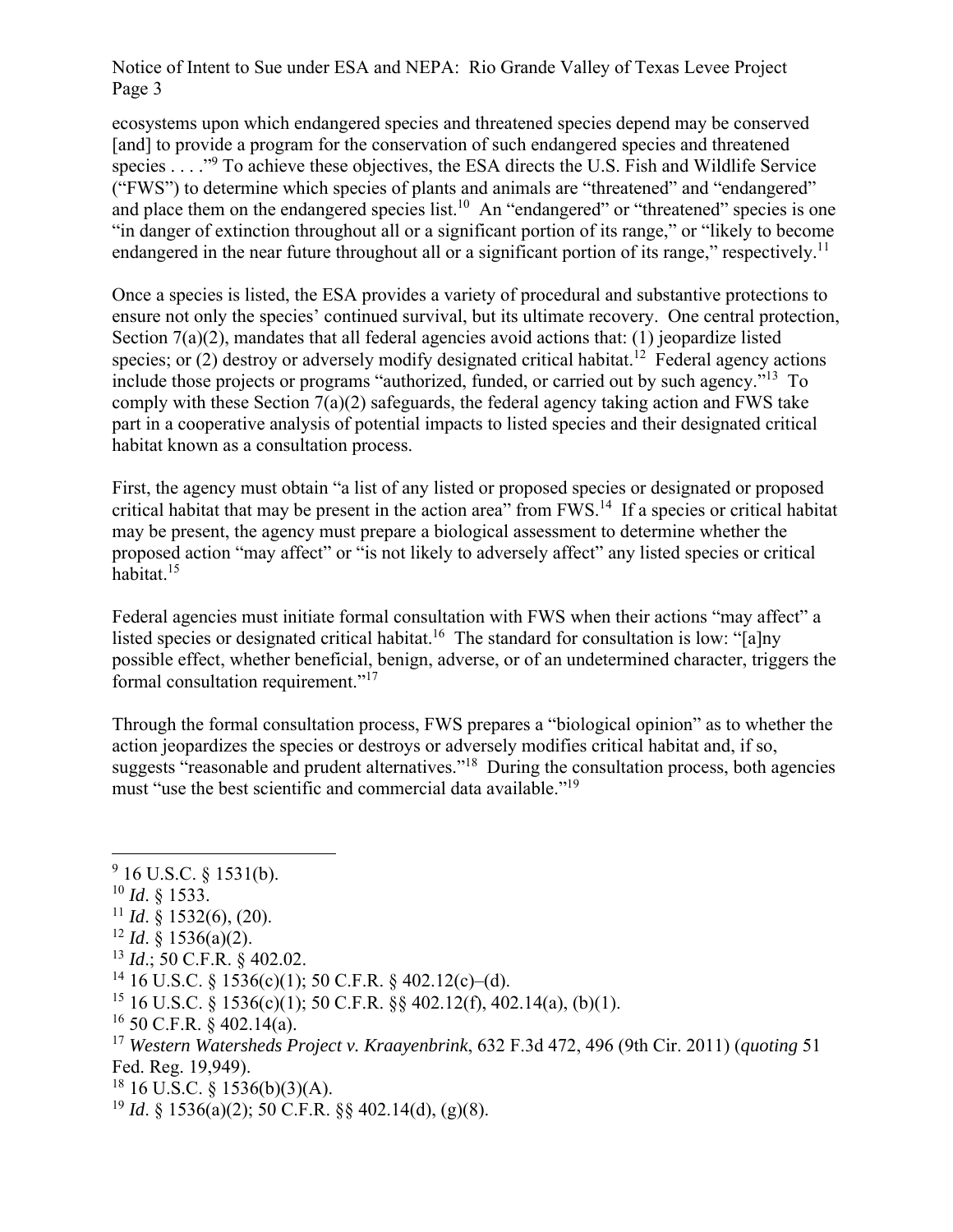In addition to duties under Section 7(a)(2), federal agencies are required under ESA Section 7(a)(1) to "utilize their authority for the conservation [*i.e.* recovery] of endangered species and threatened species."<sup>20</sup> As stated by the Ninth Circuit, agencies have an "affirmative obligation.] to conserve under section  $7(a)(1)$ ."<sup>21</sup>

Finally, Section 9 of the ESA prohibits the "taking" of any endangered species.<sup>22</sup> The ESA defines the term "take" broadly to include "harass, harm, pursue, hunt, shoot, wound, kill, trap, capture, or collect, or to attempt to engage in any such conduct.<sup> $23$ </sup> "Take" includes indirect as well as direct harm and need not be purposeful.<sup>24</sup> The ESA provides a limited exception to the prohibition on take under Section 9 for taking that is in compliance with an incidental take statement ("ITS").<sup>25</sup> Any take of a listed species that is not in compliance with an ITS violates Section 9.26

## **B. National Environmental Policy Act**

NEPA was enacted with the ambitious objectives of "encouraging productive and enjoyable harmony between man and his environment . . . promoting efforts which will prevent or eliminate damage to the environment and biosphere and stimulating the health and welfare of man; and enriching the understanding of the ecological systems and natural resources important to the Nation  $\dots$  ."<sup>27</sup> In order to achieve these goals, NEPA contains several "action forcing" procedures, most significantly the mandate to prepare an environmental impact statement on major Federal actions "significantly affecting the quality of the human environment."<sup>28</sup>

The Supreme Court has found that the preparation of an EIS promotes NEPA's broad environmental objectives in two primary ways: "It ensures that the agency, in reaching its decision, will have available, and will carefully consider, detailed information concerning significant environmental impacts; it also guarantees that the relevant information will be made available to the larger audience that may also play a role in both the decisionmaking process and the implementation of that decision."<sup>29</sup> The Council on Environmental Quality ("CEQ") was

<sup>20 16</sup> U.S.C. § 1536(a)(1); *see also* 16 U.S.C. § 1531(c)(1) ("It is further declared to be the policy of Congress that all Federal departments and agencies shall seek to conserve endangered species and threatened species.").

<sup>21</sup> *Pyramid Lake Paiute Tribe v. U.S. Dep't of Navy*, 898 F.2d 1410, 1416-17 (9th Cir. 1990)  $22$  16 U.S.C. §1538(a).

<sup>23</sup> *Id*. § 1532(19) (emphasis added).

<sup>24</sup> *See Babbitt v. Sweet Home Chapter of Cmtys. for a Great Or*., 515 U.S. 687, 704 (1995).

<sup>25</sup> *See* 16 U.S.C. § 1536 (o)(2).

<sup>26</sup> *See Arizona Cattle Growers' Ass'n v. U.S. Fish & Wildlife, Bureau of Land Mgmt*., 273 F.3d 1229, 1239 (9th Cir. 2001).

<sup>27 42</sup> U.S.C. § 4321.

<sup>28</sup> *Robertson v. Methow Valley Citizen Council*, 490 U.S. 332, 348 (1989); 42 U.S.C. § 4332  $(2)(C).$ 

<sup>29</sup> *Methow Valley Citizens Council*, 490 U.S. at 349.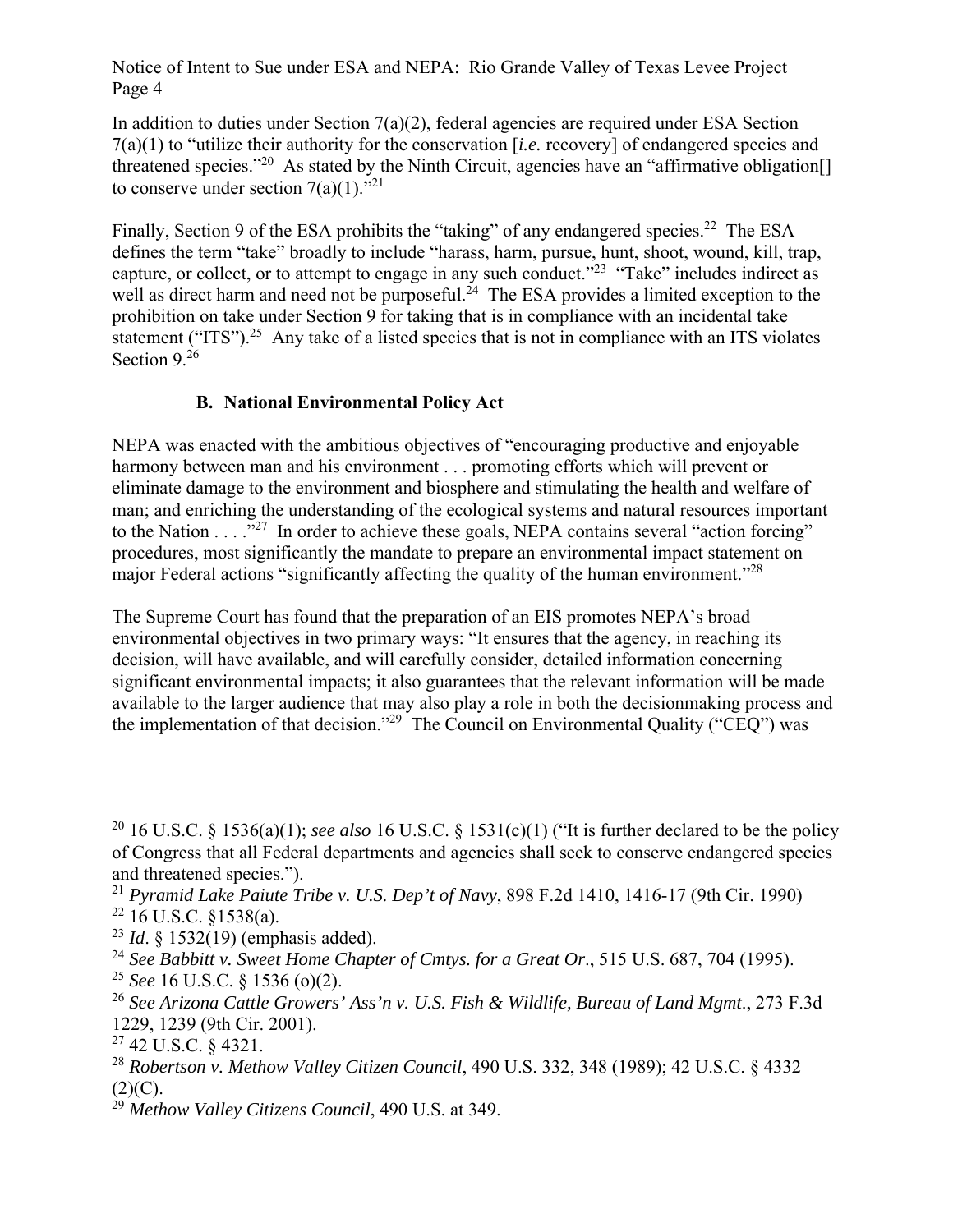created to administer NEPA and has promulgated NEPA regulations, which are binding on all federal agencies.30

## **C. Section 102 of the Illegal Immigration Reform and Immigrant Responsibility Act**

DHS and its component agency CBP are domestic agencies charged with securing the borders and carrying out immigration functions. Within CBP, the U.S. Border Patrol's mission is to prevent unlawful entry across approximately 7,000 miles of Mexican and Canadian international borders and 2,000 miles of coastal borders surrounding Florida and Puerto Rico.

Under section 102 of IIRIRA and amendments to that provision, Congress has periodically directed DHS to build fencing on the southern border.<sup>31</sup> DHS has fulfilled these border fencing mandates.

Enacted in 2005 as an unrelated legislative rider to the "Emergency Supplemental Appropriations Act for Defense, the Global War on Terror, and Tsunami Relief, 2005," the REAL ID Act amended IIRIRA section 102(c) to provide the DHS Secretary with authority "to waive all legal requirements such Secretary, in such Secretary's sole discretion, determines necessary to ensure expeditious *construction of the barriers and roads* under this section."<sup>32</sup>

In its current form, IIRIRA section 102(c) provides:

- **(c) Waiver.—** 
	- **(1) In general.--**Notwithstanding any other provision of law, the Secretary of Homeland Security shall have the authority to waive all legal requirements such Secretary, in such Secretary's sole discretion, determines necessary to ensure expeditious construction of the barriers and roads under this Section. Any such decision by the Secretary shall be effective upon being published in the Federal Register.
	- **(2) Federal court review.—** 
		- **(A) In general.--**The district courts of the United States shall have exclusive jurisdiction to hear all causes or claims arising from any action undertaken, or any decision made, by the Secretary of Homeland Security pursuant to paragraph (1). A cause of action or claim may only be brought alleging a violation of the Constitution of the United States. The court shall not have jurisdiction to hear any claim not specified in this subparagraph.
		- **(B) Time for filing of complaint.--**Any cause or claim brought pursuant to subparagraph (A) shall be filed not later than 60 days after the date

<sup>30</sup> *See* 42 U.S.C. §§ 4342, 4344; 40 C.F.R. §§ 1500–1508.

<sup>31 8</sup> U.S.C. § 1103 note; Secure Fence Act, P.L. 109-367 (enacted Oct. 26, 2016); 2008 Consolidated Appropriations Act. P.L. 110-161, div. E (enacted Dec. 26, 2007).

 $32$  P.L. 109-13, div. B (emphasis added).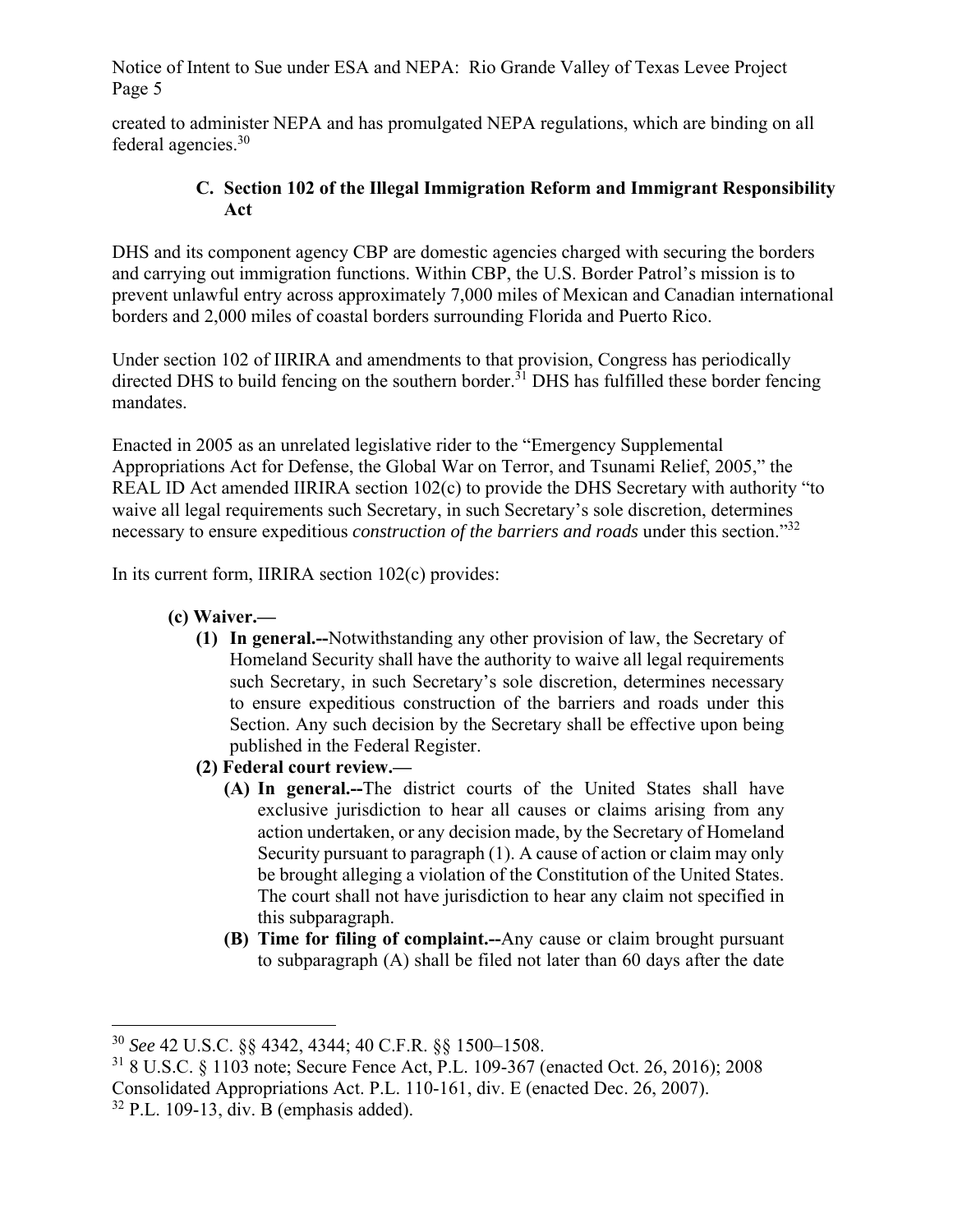> of the action or decision made by the Secretary of Homeland Security. A claim shall be barred unless it is filed within the time specified.

**(C) Ability to seek appellate review.--**An interlocutory or final judgment, decree, or order of the district court may be reviewed only upon petition for a writ of certiorari to the Supreme Court of the United States.

## **II. Factual Background**

### **A. Past Construction of Border Barriers, Including in Hidalgo County, Texas, and Use of the Waiver Authority Under IIRIRA Section 102(c)**

On January 25, 2017, President Donald J. Trump issued Executive Order No. 13767, entitled "Border Security and Immigration Enforcement Improvement" ("Executive Order"), which directed DHS to construct a "secure, contiguous, and impassable physical barrier" along the entirety of the nearly 2,000 mile-long U.S.-Mexico border. After the Executive Order, the DHS Secretary issued numerous waivers.

In 2018 and 2019, Secretary Kirstjen M. Nielsen and Acting Secretary Kevin K. McAleenan issued four Determinations<sup>33</sup> in the Federal Register purporting to invoke IIRIRA Section 102(c) which purports to waive the application of NEPA, the ESA and numerous other laws for the proposed construction of the Rio Grande Valley Sector Project, which would result in approximately 24.6 miles of new border wall construction in Cameron and Hidalgo Counties, in south Texas.

The new border wall construction, "where no barriers currently exist,"<sup>34</sup> consists of 18-foot tall bollard fencing atop vertical concrete river levees, bounded by a 150-foot-wide "enforcement zone" on the river facing side of the barrier that will be cleared of vegetation. The wall will also be accompanied by road construction for law enforcement and private property owners, and installation of 24-7 stadium-style, high-intensity lighting, cameras, and sensors.

### **B. Current Status of Construction of Border Barriers in Rio Grande Valley Along the Southern Border**

On January 20, 2021, President Joseph R. Biden issued Proclamation 10142, entitled "Termination of Emergency with Respect to the Southern Border of the United States and Redirection of Funds Diverted to Border Wall Construction" ("Proclamation"), which directed the Secretary of Defense and the Secretary of Homeland Security to "pause work on each

<sup>33 83</sup> Fed. Reg. 51,472 (Oct. 11, 2018); 84 Fed. Reg. 45,787 (Aug. 30, 2019); 84 Fed. Reg. 52,118 (Oct. 1, 2019); and 84 Fed. Reg. 58,400 (Oct. 31, 2019).

<sup>34</sup> *New Levee Wall System Panel Installation Begins in Rio Grande Valley*, CBP (Nov. 1, 2019), https://www.cbp.gov/newsroom/national-media-release/new-levee-wall-system-panelinstallation-begins-rio-grande-valley.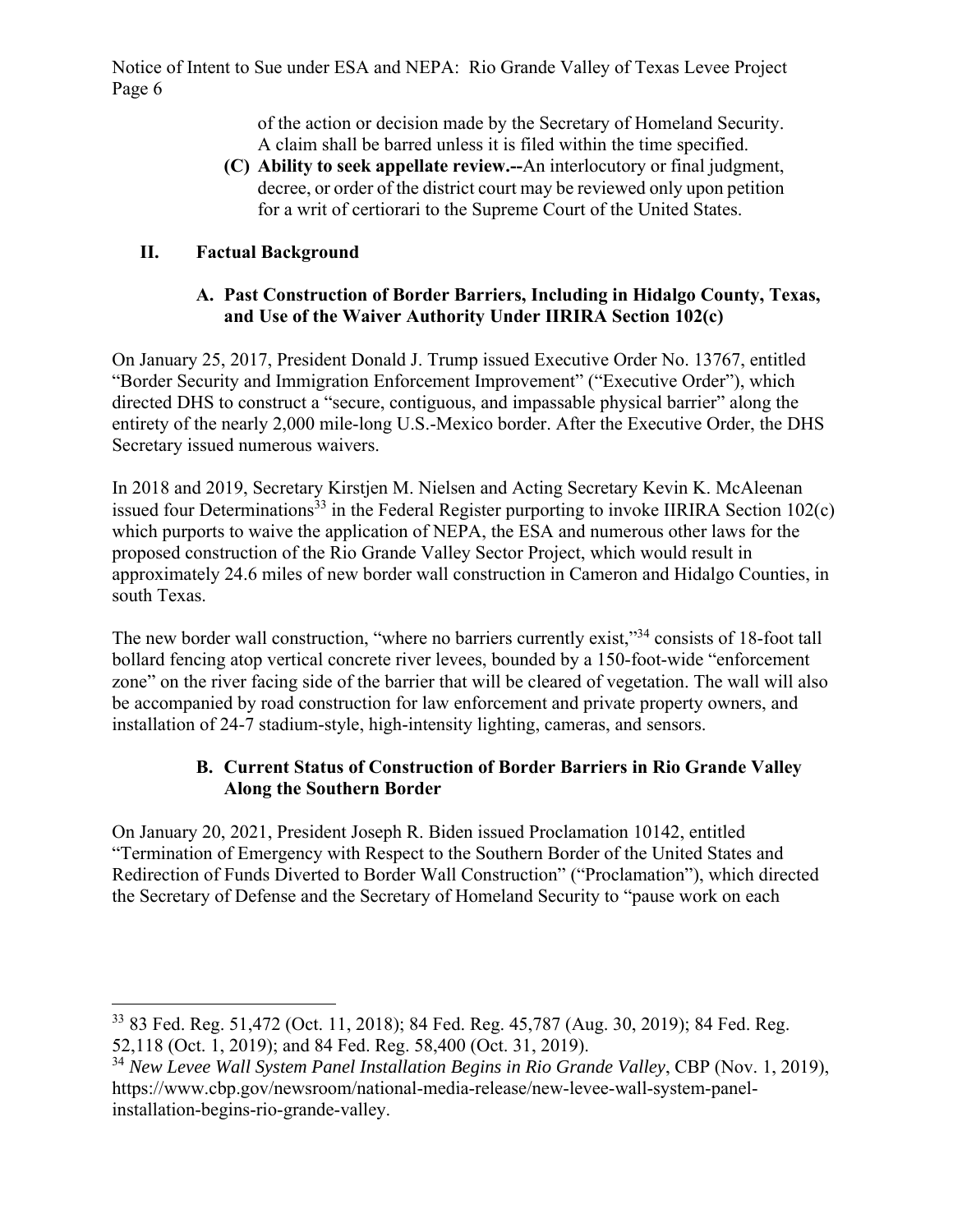construction project on the southern border wall."35 The Proclamation allows an exception to the pause "for urgent measures needed to avert immediate physical dangers."36

On April 30, 2021, DHS announced steps to repair the holes in the Rio Grande Valley's Flood Barrier System, which occurred during the Trump administration's efforts to build border levee wall.<sup>37</sup> DHS stated it would "quickly repair" the flood barrier system and noted "[t]his work will not involve expanding the border barrier."38

On May 12, 2021, the U.S. Army Corps of Engineers stated:

In support of CBP's border infrastructure program, USACE has resumed DHSfunded design & construction support on approx. 13.4 miles of levee in the Rio Grande Valley that were partially excavated or at various levels of construction when work on the wall was paused for review.<sup>39</sup>

To be clear, wall construction remains paused to extent permitted by law. Per DHS, we've started critical work to repair the Rio Grande Valley's flood levee, which was excavated to make way for border wall. This remediation work will not involve expanding border barrier. $40$ 

On June 9, 2021, DHS stated "while remaining consistent with President Biden's commitment that 'no more American taxpayer dollars [should] be diverted to construct a border wall<sup>'"41</sup> that there was an exception to the pause including in the Rio Grande Valley of Texas where it will "construct and/or remediate approximately 13.4 miles of compromised levee."<sup>42</sup> DHS noted it would not engage in any environmental review as it was relying on the previously issued waivers under IIRIR $A^{43}$  and the levee work would be funded from the FY 2021 appropriations for border barrier funding.<sup>44</sup>

<sup>43</sup> *Id*. 44 *Id*. at Sec. IV.

<sup>35 86</sup> Fed. Reg. 7,225, Sec. 1(a)(i) (Jan. 20, 2021).

<sup>36</sup> *Id*. at Sec. 1(b).

<sup>37</sup> *DHS Announces Steps to Protect Border Communities from Wall Construction*, DHS (Apr. 30, 2021), https://www.dhs.gov/news/2021/04/30/dhs-announces-steps-protect-border-communitieswall-construction.

<sup>&</sup>lt;sup>38</sup> *Id.* 39 U.S. Army Corps of Engineers Headquarters (@USACEHQ), Twitter (May 12, 2021, 7:21) PM), https://twitter.com/USACEHQ/status/1392620915687571456.

<sup>&</sup>lt;sup>40</sup> U.S. Army Corps of Engineers Headquarters (@USACEHQ), Twitter (May 12, 2021, 8:24 PM), https://twitter.com/USACEHQ/status/1392636847612911617.

<sup>41</sup> *Border Wall Plan Pursuant to Presidential Proclamation 10142*, U.S. Department of Homeland Security at Sec. I (June 9, 2021),

https://www.dhs.gov/sites/default/files/publications/21\_0611\_dhs\_security\_border\_wall\_plan.pd f (emphasis added).

 $^{42}$  *Id.* at Sec. II.<br> $^{43}$  *Id.*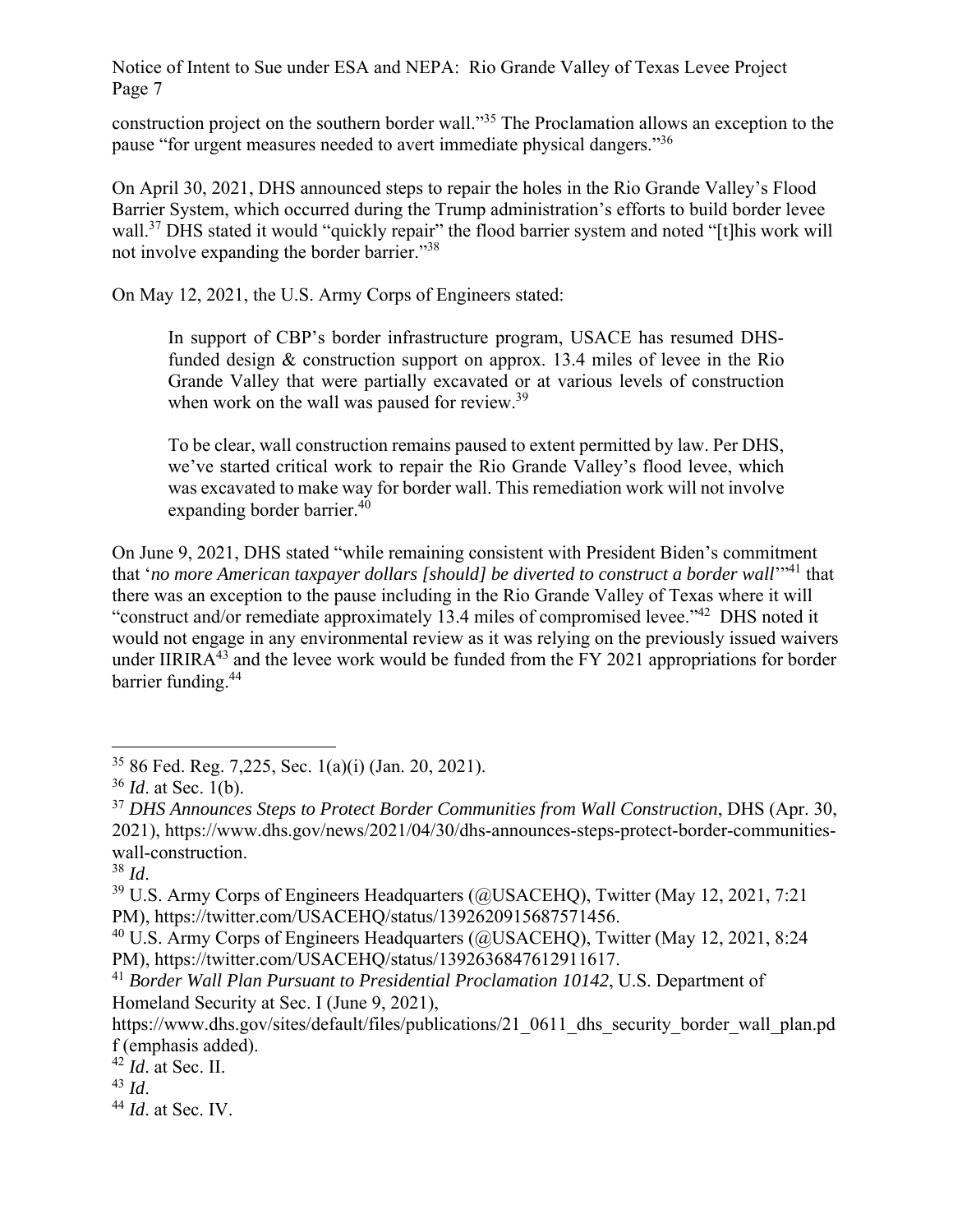On July 16, 2021, in an email to Border Report, a spokesperson for the U.S. Army Corps of Engineers said:

Activities shown in the video are of 6-foot guardrail being installed to support levee repairs. The guardrail and associated gates sit atop the reinforced levee system and is part of DHS' plans announced April 30 to reduce flooding risk to border communities in the Rio Grande Valley near McAllen, Texas.<sup>45</sup>

On July 27, 2021, DHS announced it would address "serious safety risks and environmental restoration issues" in the Rio Grande Valley Sector.<sup>46</sup> It also stated "[t]hese projects do not involve building new border barriers."<sup>47</sup>

On August 25, 2021, in communication with the Border Report, a CBP Public Affairs Officer Thomas Gresback stated: "[t]his remediation work does not involve expanding the border barrier."48

On September 3, 2021, The Texas Tribune reported that the U.S. Army Corps of Engineers said the construction "is part of [U.S. Department of Homeland Security] plans announced April 30 to reduce flooding risk to border communities in the Rio Grande Valley near McAllen, Texas. The levee repair work does not involve expanding the border barrier."<sup>49</sup>

On October 8, 2021, DHS announced it "intends to cancel . . . all border barrier contracts located in the Rio Grande Valley Sector" and that environmental planning "activities will not involve any construction of new border barrier."50 But DHS concluded by also stating "[t]his announcement has no impact on previously approved remediation projects necessary to address

<sup>45</sup> Sandra Sanchez, *Environmentalists 'disappointed' with ongoing activity at border wall sites in South Texas*, Border Report (Aug. 25, 2021), https://www.borderreport.com/hot-topics/theborder-wall/environmentalists-disappointed-with-ongoing-activity-at-border-wall-sites-in-southtexas/.

<sup>46</sup> *DHS to Address Life, Safety, Environmental, and Operational Considerations for Specific Border Barrier Projects*, DHS (July 27, 2021), https://www.dhs.gov/news/2021/07/27/dhsaddress-life-safety-environmental-and-operational-considerations-specific-border.<br><sup>47</sup> Id.

<sup>&</sup>lt;sup>48</sup> Sandra Sanchez, *Environmentalists 'disappointed' with ongoing activity at border wall sites in South Texas*, Border Report (Aug. 25, 2021), https://www.borderreport.com/hot-topics/theborder-wall/environmentalists-disappointed-with-ongoing-activity-at-border-wall-sites-in-southtexas/.

<sup>49</sup> Uriel J. García, *The federal government calls it a levee. South Texas immigration advocates and environmentalists see a border wall.*, The Texas Tribune (Sept. 3, 2021), https://www.texastribune.org/2021/09/03/texas-border-wall-levee/.

<sup>50</sup> *DHS to Terminate Border Barrier Contracts in Laredo and Rio Grande Valley*, DHS (Oct. 8, 2021), https://www.dhs.gov/news/2021/10/08/dhs-terminate-border-barrier-contracts-laredo-andrio-grande-valley.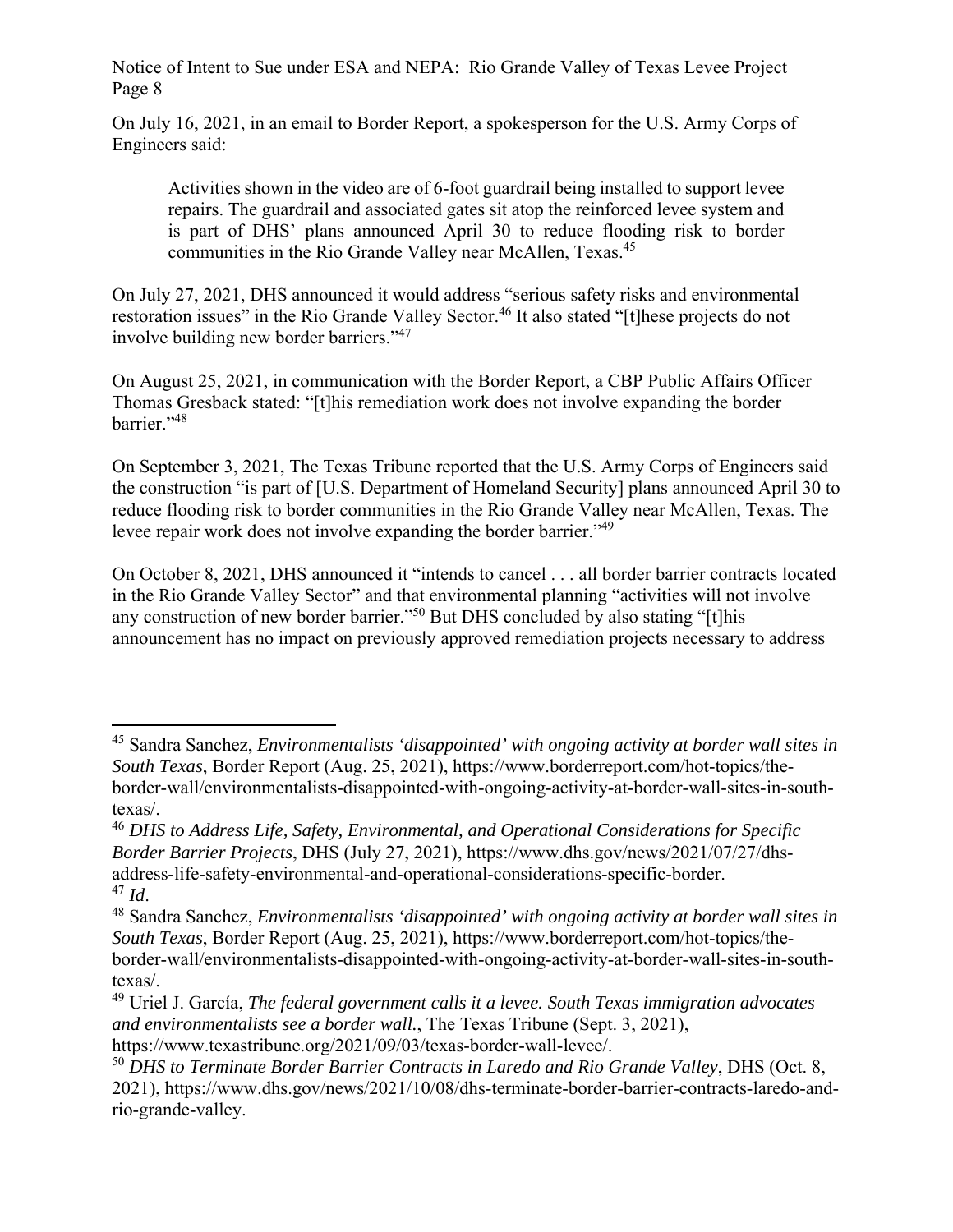life, safety, and environmental restoration issues in the Rio Grande Valley, San Diego, and El Centro Sectors in accordance with the Department's plan."51

## **C. Environmental Setting of the Presumed Border Levee Project Location**

The precise location and sections for the current construction plan for the approximate 13.4 mile levee project remains undisclosed to the public. But press articles depict the current construction as replacing the existing International Boundary and Water Commission ("IBWC") flood control levees along the Rio Grande in Hidalgo County.52

In several areas, the levee project and associated construction will occur within the Lower Rio Grande Valley National Wildlife Refuge ("Refuge") without compliance with the National Wildlife Refuge System Administration and other laws. Established in 1979 in an effort to preserve the valley's rapidly disappearing native habitat, the Refuge follows the Rio Grande upstream from the Gulf of Mexico for 275 river miles. The Refuge is currently comprised of more than 100 parcels of valley habitat totaling approximately 100,000 acres, connecting otherwise isolated state parks, private conservation properties, federal lands, and other land ownerships. Known as the "Wildlife Corridor," the Refuge is essential to conserving the rich biodiversity of the Rio Grande Valley, benefiting unique riparian plant communities, rare migratory birds and imperiled species such as the endangered Ocelot. The levee project construction will bisect and fragment the Refuge, effectively sealing off vital habitat from the rest of the United States and causing extensive damage to the wildlife corridor along the river.

Further, the construction of the levee project, including the associated construction or installation of roads, gates, bridges, and staging areas, and excavation and site preparation, will directly destroy thousands of acres of native vegetation, causing the permanent loss of wildlife and their habitat. Under the waivers, DHS has not and will not properly consider these and myriad other negative environmental impacts of the projects, including whether there are reasonable alternatives that might avoid or mitigate such impacts.

In addition to the direct destruction of wildlife habitat, the approximate 13.4 mile levee project will block migration routes and cross-border movement of the many species that rely on habitat on both sides of the U.S.-Mexico border, preventing the genetic exchange necessary to maintain or restore healthy wildlife populations, including for endangered species such as the Ocelot. The levee project will also exacerbate flooding by altering water flows and related hydrologic processes, trapping wildlife behind the new levee to drown or starve during flood events.

<sup>51</sup> *Id*. 52 *See supra* notes 48 and 49.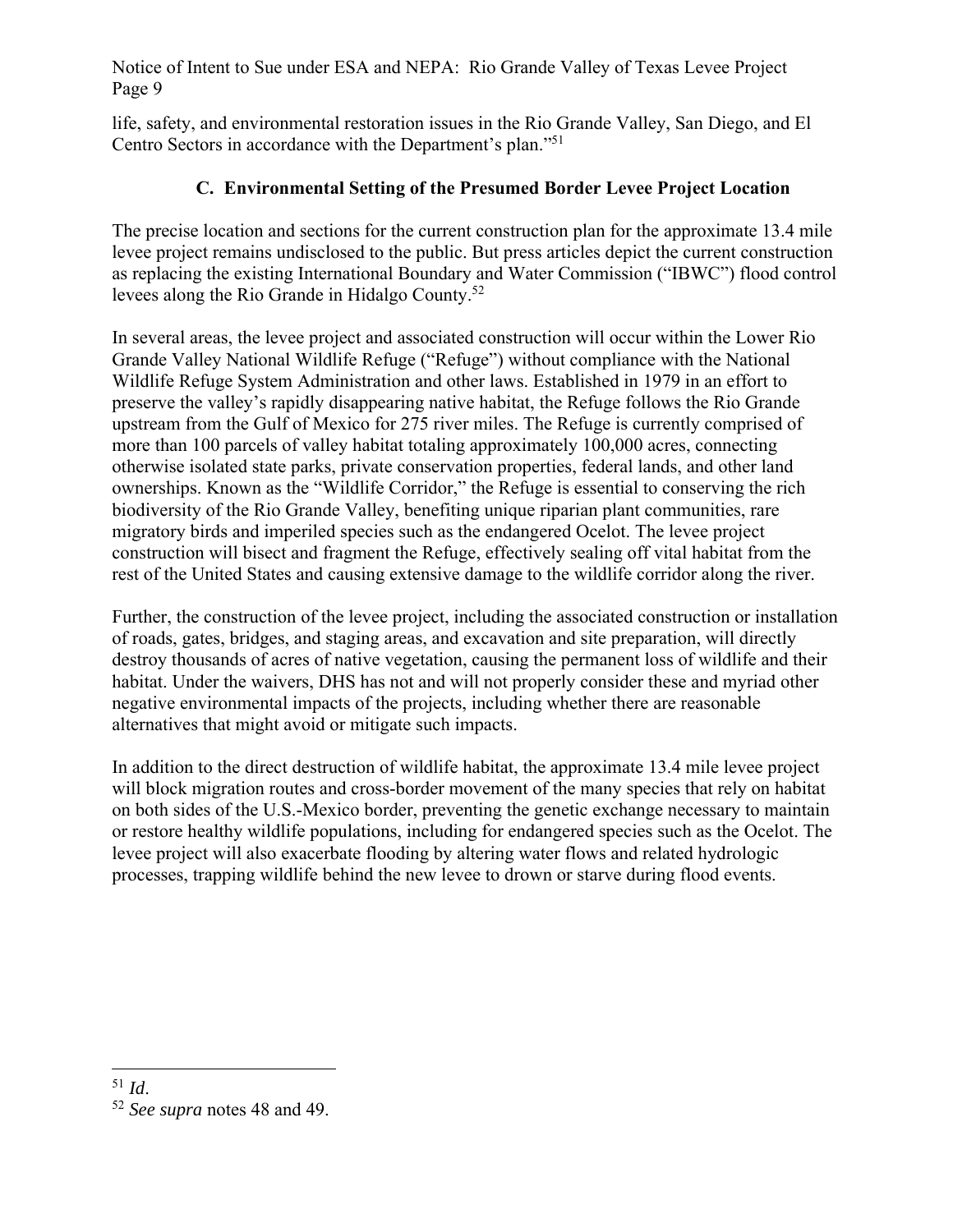

*Map 1: Flood Control Levees and Federal Lands* 

# **D. The Endangered Ocelot at the Presumed Levee Project Location**

As depicted in the preceding map, the presumed levee project is within or in close proximity to known territory of the endangered Ocelot (Leopardus pardalis), including the Lower Rio Grande Valley National Wildlife Refuge ("Refuge"). FWS listed the Ocelot in 1982, due to direct and indirect human impacts including habitat loss and fragmentation. 53 At listing, it was estimated that only 12 to 60 animals exist in the Texas Rio Grande region. 54 In 2012, the FWS stated the Ocelot was a "management priority" for the Refuge with an estimate of fewer than 50 Ocelots left in the U.S., which all reside in South Texas.<sup>55</sup> Habitat restoration, including creating wildlife corridors, is a priority for the Refuge.<sup>56</sup>

 $^{53}$  47 Fed. Reg. 31,671 (July 21, 1982).<br> $^{54}$  *Id.* 

<sup>54</sup> *Id*. 55 *Ocelots*, FWS (June 22, 2012),

https://www.fws.gov/refuge/lower\_rio\_grande\_valley/ocelots.html. 56 *Id*.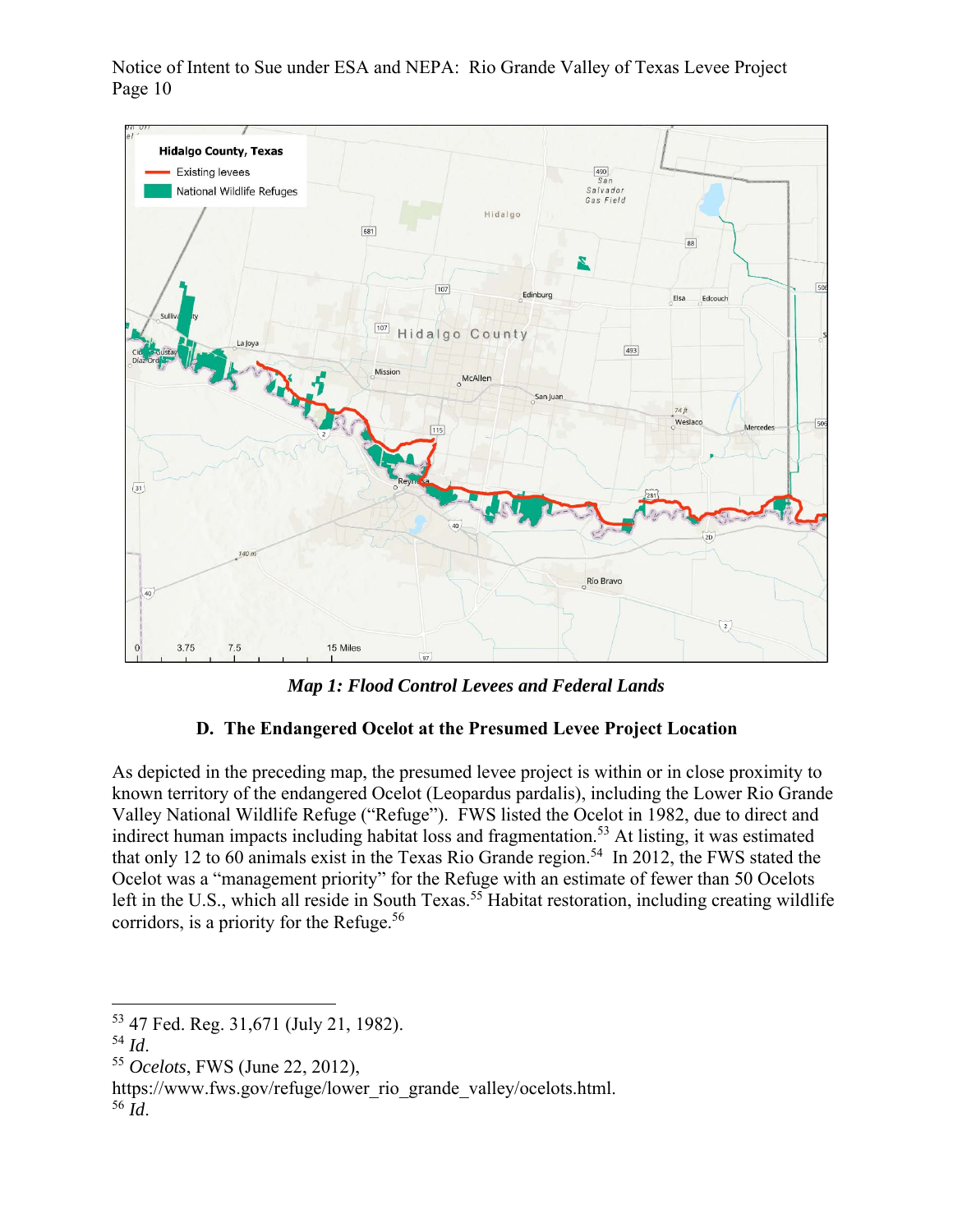The levee project is currently being constructed through at least one and likely many tracks of the Refuge. The levee project and associated infrastructure threatens the Ocelot. Development of the levee project could have direct impacts to the Ocelot, *i.e.*, destruction of restored habitat and fragmentation of wildlife corridors.

### **III. DHS and CBP Violations of the Endangered Species Act and the National Environmental Policy Act**

DHS stated it would not engage in any environmental review for the levee project as it is relying on the previously issued waivers under IIRIRA<sup>57</sup> and is using FY 2021 appropriations for border barrier funding.<sup>58</sup> But starting in April 30, 2021, DHS and the Corps have repeatedly stated the levee project does not involve building new border barriers and that the levee project is simply to reduce flooding risk to border communities caused by border wall construction conducted under IIRIRA waivers.<sup>59</sup> However, the statutory language of the waiver authority under IIRIRA refers only to the "*construction of the barriers and roads*" and makes no reference to levee and/or flood control purposes.60 DHS cannot simultaneously rely on the purported IIRIRA waiver authority to skirt compliance with environmental review and then state it is not constructing "barriers and roads" as it is simply constructing / repairing levees to reduce flood risk.

Therefore, the current levee project construction is a federal action subject to NEPA's requirements. As described by DHS, it is "construct[ing] and/or remediat[ing] approximately 13.4 miles of compromised levee."61 While DHS has not disclosed the precise location and sections, the current levee project construction appears to be along the existing IBWC flood control levees. The IBWC flood control levees are along the Rio Grande in Hidalgo County,<sup>62</sup> which also runs through Refuge tracks.

The levee project is being constructed in an area with high environmental and natural resources values, including through the Refuge, with documented occurrences of the endangered ocelot, and potentially the destruction of restored habitat and fragmentation of wildlife corridors. In addition, the NEPA process would shed further light on numerous other environmental issues not addressed in this letter, including potential hydrological and other impacts, cultural resource impacts, and impacts on non-listed sensitive and rare species.

Even in the event that the agencies have completed such analysis, DHS and CBP are failing to provide such records to the public, in a timely and meaningful manner. The agencies' lack of environmental analysis and/or refusal to provide public notice and opportunity to comment on that analysis, undermines NEPA's specific requirements, as well as its overall dual purposes of

<sup>57</sup> *Border Wall Plan Pursuant to Presidential Proclamation 10142*, *supra* note 43.

<sup>58</sup> *Id*. at Sec. IV.

<sup>59</sup> *See supra* notes 37-49.

 $60$  Section 102 of the Illegal Immigration Reform and Immigrant Responsibility Act of 1996, Pub. L. 104-208, Div. C, 110 Stat. 3009-546 (codified at 8 U.S.C. § 1103 note), as amended (emphasis added).

<sup>61</sup> *Border Wall Plan Pursuant to Presidential Proclamation 10142*, *supra* note 42.

<sup>62</sup> *See supra* notes 48 and 49.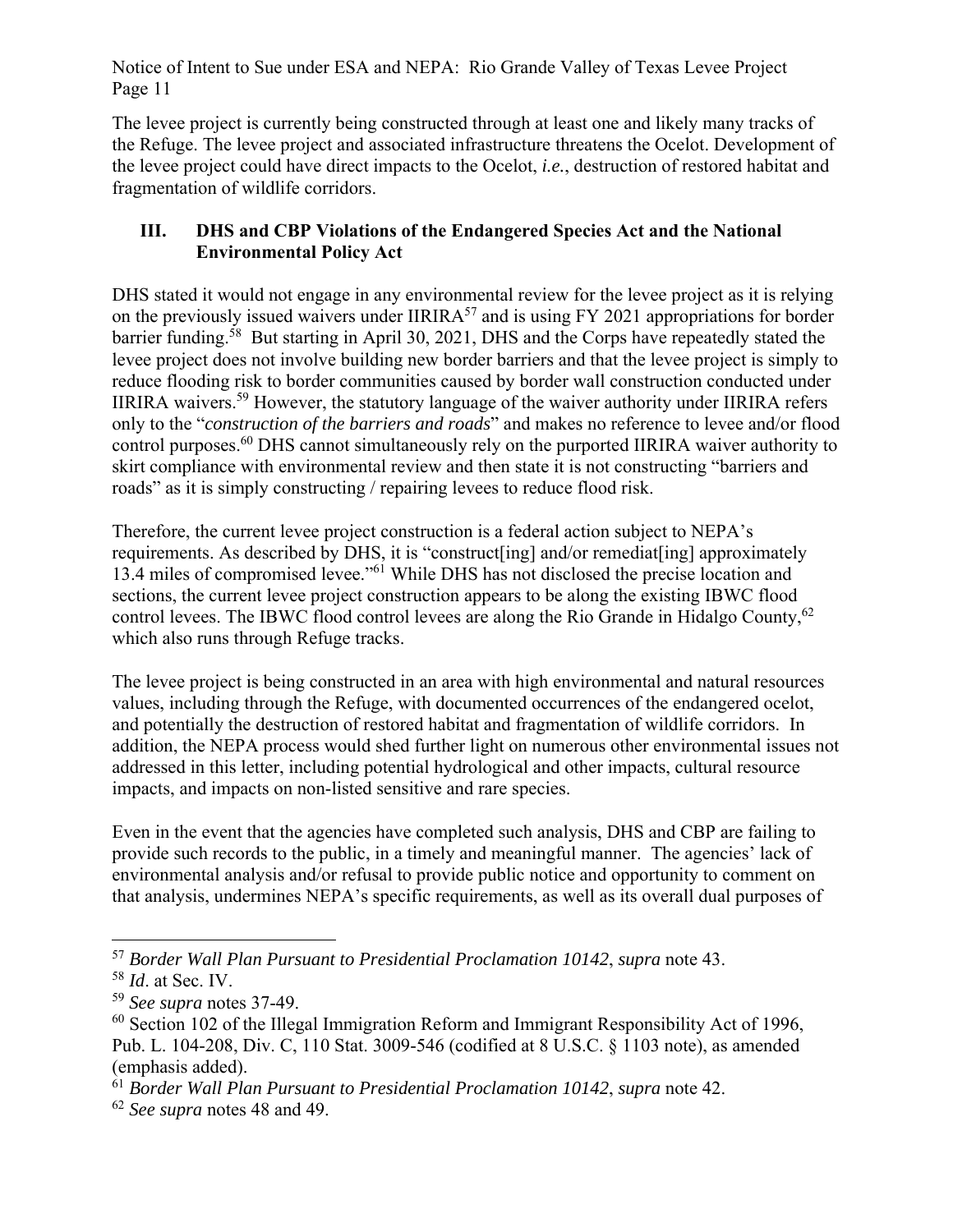better informing agency decisionmaking so that potential environmental impacts can be avoided or mitigated, and of conducting a public and transparent analysis of the environmental impacts of governmental action.

Similarly, consultation under ESA Section 7 is required whenever a discretionary agency action "may affect" any listed species or its critical habitat.<sup>63</sup> ESA implementing regulations define "action" as "all activities or programs of any kind authorized, funded, or carried out . . . by Federal agencies."<sup>64</sup> As detailed in this letter, the DHS and CBP levee project will potentially directly, indirectly, and cumulatively impact the endangered Ocelot. Despite this fact, DHS and CBP have apparently failed to initiate or complete ESA section 7 (a)(2) consultation with FWS in order to ensure that the ongoing implementation of the levee project does not jeopardize the continued existence of the Ocelot. In addition, DHS and CBP have failed to take any affirmative action to conserve the endangered Ocelot that may be impacted by the project. Accordingly, DHS and CBP are also violating Section 7 (a)(1) of the ESA.

Finally, DHS and CBP have failed to conduct surveys or other investigations into endangered species presence and by these failures may needlessly result in impacts to critically imperiled species that could otherwise be avoided or mitigated. These failures may also result in the direct take of listed species, in violation of section 9 of the ESA.

# **IV. CEQ's Proposed NEPA Regulations Revisions and Alternatives Analysis**

On October 6, 2021, the Council on Environmental Quality ("CEQ") announced the need to "restore community safeguards during environmental reviews" for Federal projects and decisions.65 In particular, CEQ stated the importance to "[r]estore the full authority of agencies to work with communities to develop and analyze alternative approaches that could minimize environmental and public health costs"66 and the proposed rule includes revising the definition of "reasonable alternatives."<sup>67</sup>

However, the levee project currently being constructed by the Biden administration is nearly identical to the portions of border levee wall constructed under the Trump administration. The only apparent difference between the current levee project and the Trump administration's border levee wall is that the 18-foot tall bollard fencing atop vertical concrete river levees will now use 6-foot tall bollard fencing. The current levee project will still be bounded by a 150-footwide "enforcement zone" on the river facing side of the barrier that will be cleared of vegetation

 $63$  16 U.S.C. § 1536(a)(2); 50 C.F.R. § 402.14(a).

<sup>64 50</sup> C.F.R. § 402.02.

<sup>65</sup> *CEQ Proposes to Restore Basic Community Safeguards during Federal Environmental Reviews*, CEQ (Oct. 6, 2021), https://www.whitehouse.gov/ceq/news-updates/2021/10/06/ceqproposes-to-restore-basic-community-safeguards-during-federal-environmental-reviews/.

<sup>&</sup>lt;sup>67</sup> National Environmental Policy Act Implementing Regulations Revisions, 86 Fed. Reg. 55,757 at 55,769 (Oct. 7, 2021); *see also* the November 22, 2021, comments on the 2021 proposed revisions signed by 97 organizations for discussion on "reasonable alternatives," *available at* https://drive.google.com/file/d/1k6VmZK47a4xiiP7-VyVm5jVb0RNQ2K9K/view.